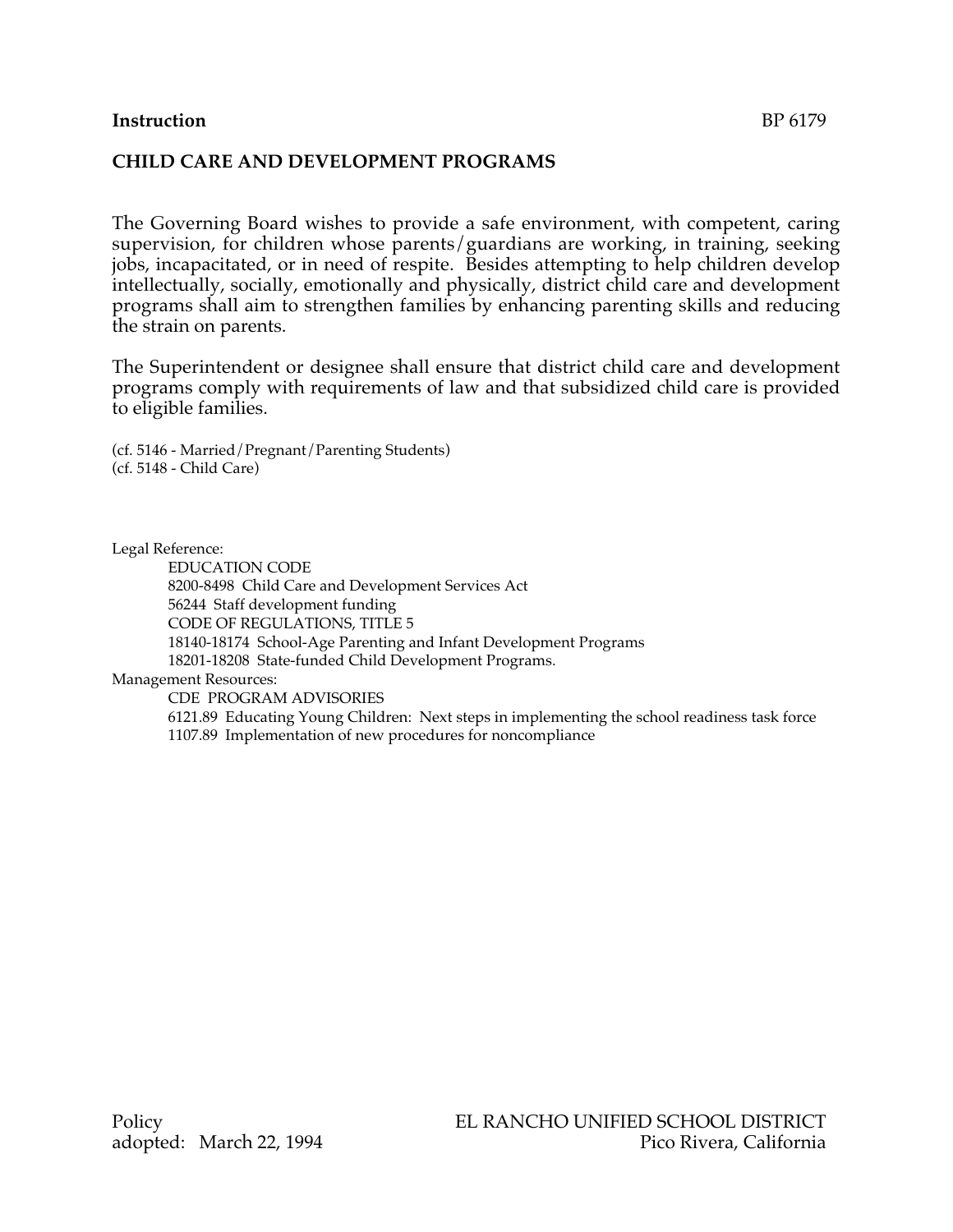#### **Instruction** AR 6179 (a)

### **CHILD CARE AND DEVELOPMENT PROGRAMS**

District child care and development programs shall include: (Education Code 8240)

- 1. Age and developmentally appropriate activities for children.
- 2. Supervision.
- 3. Parenting education and parent/guardian involvement.
- 4. Social services that include, but are not limited to, identification of child and family needs and referral to appropriate agencies.
- 5. Health services.
- 6. Nutrition.
- 7. Training and career ladder opportunities.

All programs shall include plans for the care of the children when they are sick. (Education Code 8251)

The program coordinator shall maintain a developmental profile for each child served by the program.

Each child's profile shall appropriately identify the child's social, physical and cognitive growth. The profile shall be maintained from the time the child enters the program until he/she leaves. (Education Code 8203.5)

No child shall be denied access to a child care and development program on the basis of disability unless at least 5% of those receiving subsidized child care and development services are children with exceptional needs. (Education Code 8250.5)

The percentage of children with exceptional needs in each extended day care program shall at least equal the percentage of children in grades K-8 inclusive residing in the district and receiving special education services, unless the demand for this level of service does not exist. (Education Code 8468.5)

### **Attendance**

Sign in/sign out sheets shall be used daily for all children. Attendance records shall include documentation verifying the specific reason for all excused absences.